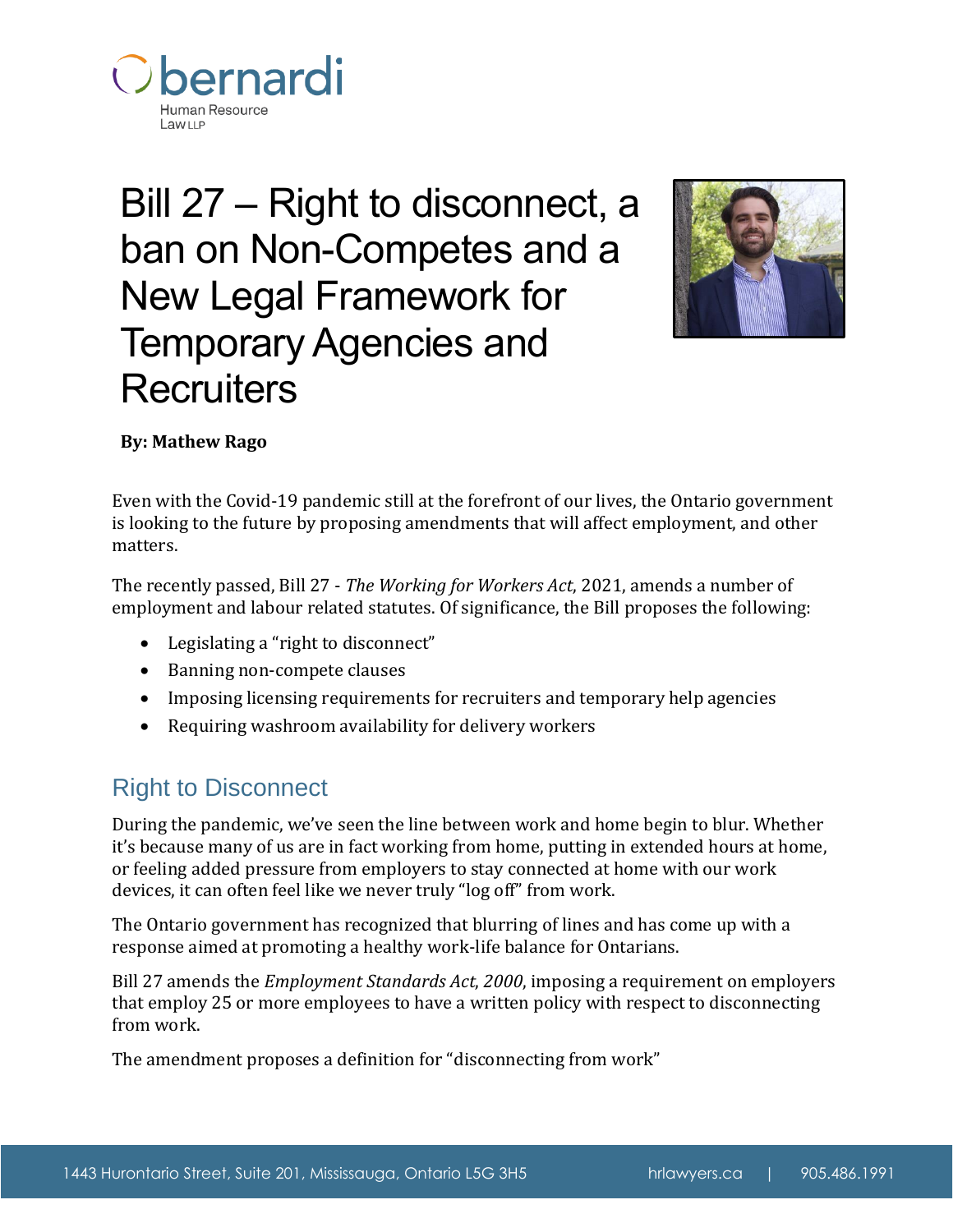"Disconnecting from work" means not engaging in work-related communications, including emails, telephone calls, video calls or the sending or reviewing of other message, so as to be free from the performance of work

Employers who have 25 employers on January 1<sup>st</sup> of any year, will have until March 1<sup>st</sup> to implement a disconnecting from work policy. Once prepared, the employer will have 30 days to provide copies of the written policy to its employees. Any subsequent changes to the policy have to then be provided within 30 days.

Any new hires must be provided a copy of the policy within 30 days of their start date.

At the moment, the Bill does not prescribe what content has to go into the policy – this will likely come in the form of a regulation.

## **What are the practical ramifications?**

People in sales, lawyers, doctors or other professional jobs are often required to be available outside of the traditional 'working hours'.

There is some fear amongst the employment bar that we might see workforces split into two groups:

- Employees who become disengaged those who "punch out" at the prescribed time and do just enough to meet their minimum job requirements.
- Overachievers those who will want the extra work and "choose" to work extended hours

Those "overachievers" may look to obtain extra overtime, or use this as a means to stand out from their peers when it comes time for promotions.

# Banning Non-Compete Clauses

Non-compete or non-competition clauses are provisions that some employers include in employment contracts to prevent former employees from working for a competing employer or from starting their own business that provides the same services.

Non-competition is not an implied term of employment contracts in Ontario; thus, employers have to explicitly put it in their contracts to try to enforce them.

A non-compete clause is what is legally referred to as a restrictive covenant – an agreement that "restricts" an employee from doing something. Another often discussed example is the non-solicitation clause, restricting former employees from soliciting clients or employees from their former employer.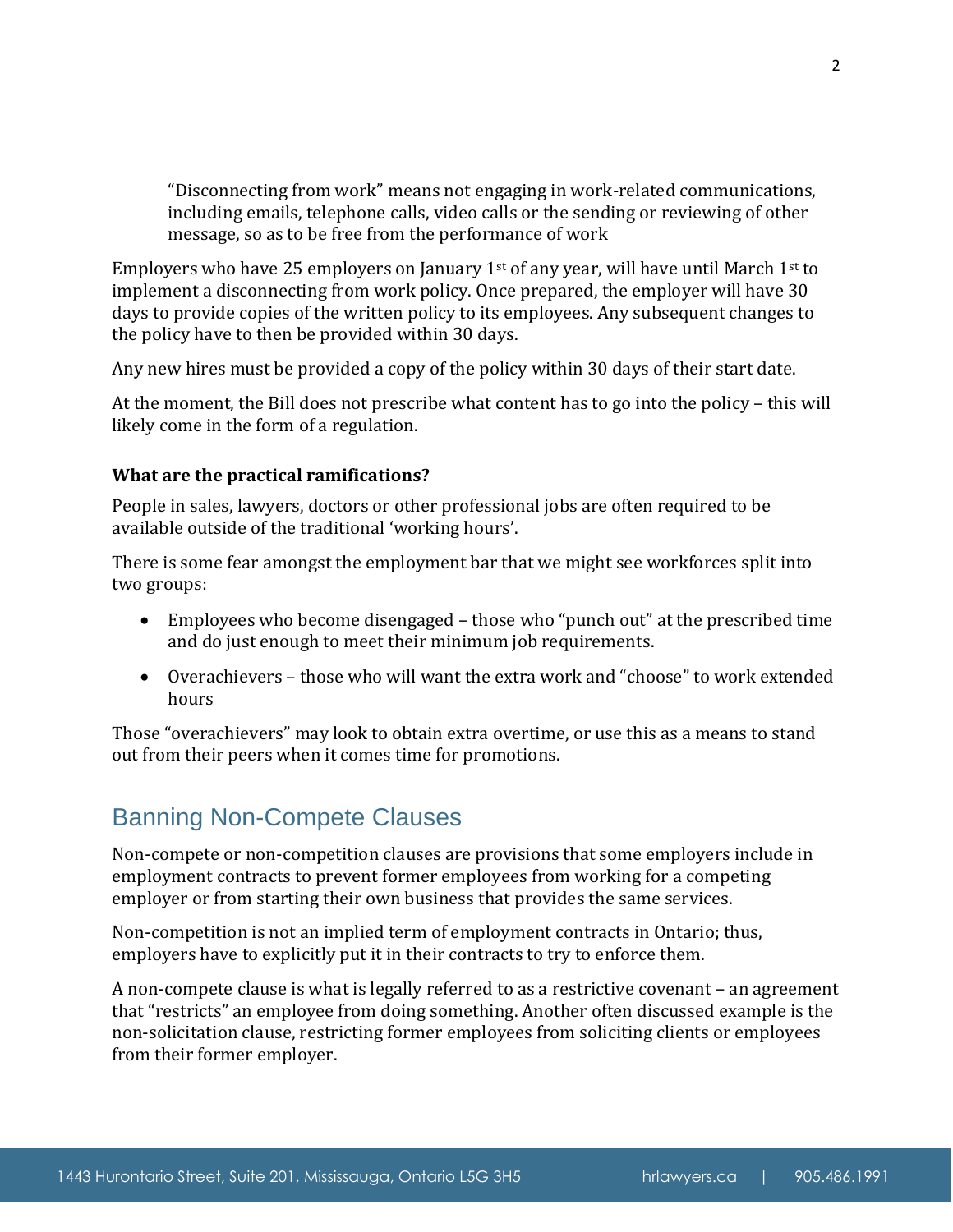Non-solicit clauses don't tend to receive the same negative criticisms as their close relative non-compete clauses. That is because non-solicit clauses still allow employees to work for a competitor, as long as they don't solicit their former employer's customers for a period of time, which seems to balance both sides' interests.

By contrast, non-compete clauses are seen as a barrier to free business and mobility of employees. They have the potential effect, in the harshest of cases, to restrict an individual from working in their field.

For that reason, even before the new law, courts in Canada have been reluctant to enforce non-compete clauses found in employment contracts. And the presumption is that they are unenforceable unless very specific criteria are met.

But even where a non-competition clause is not enforceable, an employee may be subject to a lawsuit, requiring a legal defence. This can be difficult and costly even if the defence is ultimately successful.

So, some employers will incorporate non-compete clauses that they know are unlikely to be enforceable, because it may discourage employees from entering competing business for fear of having to defend a lawsuit.

## **Bill 27 aims to do away with that!**

The Ontario government, with Bill 27, will go a step further and ban non-compete clauses outright.

The amendment provides a definition for "non-compete agreement"

"non-compete agreement" means an agreement, or any part of an agreement, between an employer and an employee that prohibits the employee from engaging in any business, work, occupation, profession, project or other activity that is in competition with the employer's business after the employment relationship between the employee and the employer ends.

The prohibition provides that no employer shall enter into an employment contract or other agreement with an employee that is, or that includes a non-compete agreement.

#### **What does that mean?**

It means that at no point during an employment relationship, whether before, during, or after, can agreements contain a non-compete agreement.

It prohibits non-compete clauses in employment contracts and amendments to those contracts, as well as at the time of termination with separation agreements or "severance packages".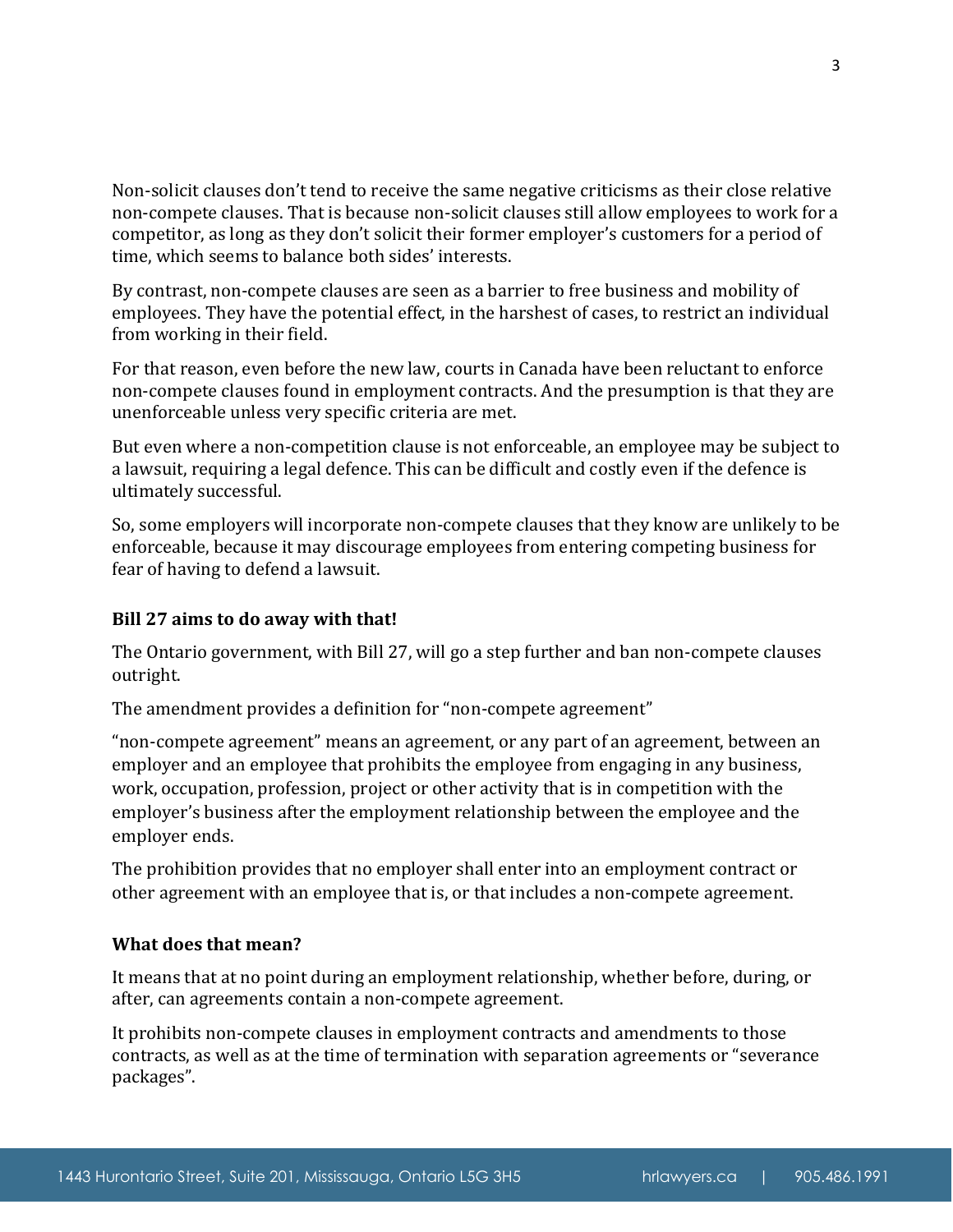It is likely that it also excludes them from settlement agreements with former employees in lawsuits.

#### **Exception – Sale of Business**

Where there is a sale of a business or part of a business, and where as part of that sale, the purchaser and seller enter into a non-compete limiting the seller, and immediately following the sale, the seller becomes an employee of the purchaser, the prohibition does not apply.

#### **Exception - Executives**

The ban on non-compete clauses will not apply with respect to an employee who is an executive.

The Bill provides for a definition of executive:

"any person who holds the office of chief executive officer, president, chief administrative officer, chief operating officer, chief financial officer, chief information officer, chief legal officer, chief human resources officer or chief corporate development officer, or holds any other chief executive position"

#### **How is this different from what the case law has established?**

Some commentators think that practically the new law won't have much of an effect, as it's just codifying what courts have concluded for some time now: except in rare cases like sales of a business or senior executive employment, non-compete clauses are generally unenforceable.

The problem is, without it being codified in the ESA, employees may still have to defend non-compete lawsuits from their former employers to get clause declared void or unenforceable.

That problem is now gone. Employees will have some peace of mind knowing that they won't have to go through a lawsuit and retain a lawyer to dispel a non-compete clause in their contract. Employees can now have real certainty at the outset that their non-compete clauses are already unenforceable.

Employers, meanwhile, can continue to protect their business interests through confidentiality and non-solicitation clauses. Since non-compete clauses were normally unenforceable anyway, this would not appear to be a significant change for employers.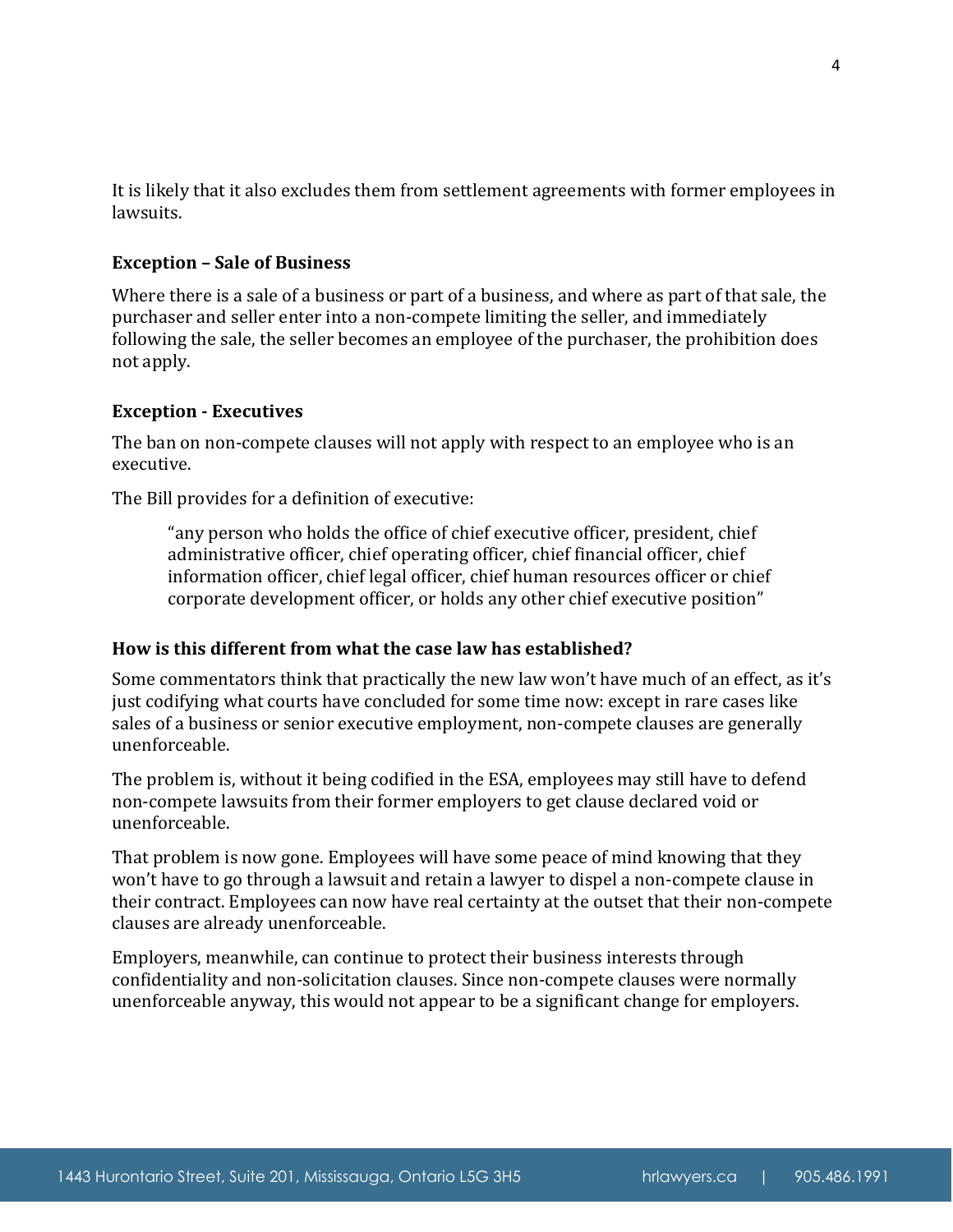# Licensing Requirements For Recruiters And Temporary Help Agencies

Bill 27 imposes licensing requirements for temporary help agencies and recruiters.

## **Applying for a License**

A person must apply to the Director of Employment Standards for a license or a renewal of a license to operate as a temporary help agency. A fee will apply. Licenses are not transferable.

The Director must refuse the issuing of the license:

- Where the applicant has not complied with an order issued under the ESA or Employment Protection for Foreign Nationals Act, 2009
- Where the applicant fails to meet the requirements
- Or where any other prescribed circumstances exist

An application will also be refused if the Director has reasonable grounds to believe that:

- Based on past or present conduct, the applicant will not carry on business with honesty and integrity in accordance with the law; or,
- The applicant has made a false or misleading statement or provided false or misleading information in an application for a license for a renewal of a license.

## **Revocations and Suspensions**

Bill 27 also gives the Director the power to revoke or suspend a license and in turn reinstate a license that had been suspended.

The Director must serve notice of refusal, revocation or suspension of the license, and shall provide written reasons.

The person whose license is refused, revoked or suspended is then required to provide written notice of the refusal, revocation or suspension to every employer, prospective employer or prospective employee who has engaged or used their services, within 30 days of the notice being served on them by the Director.

A person whose license is refused, revoked or suspended is entitled to a review by the Ontario Labour Relations Board if the person applies in writing for a review within 30 days of the notice being received.

The Bill does not provide the terms and conditions of the license. Those will be set out in future regulations.